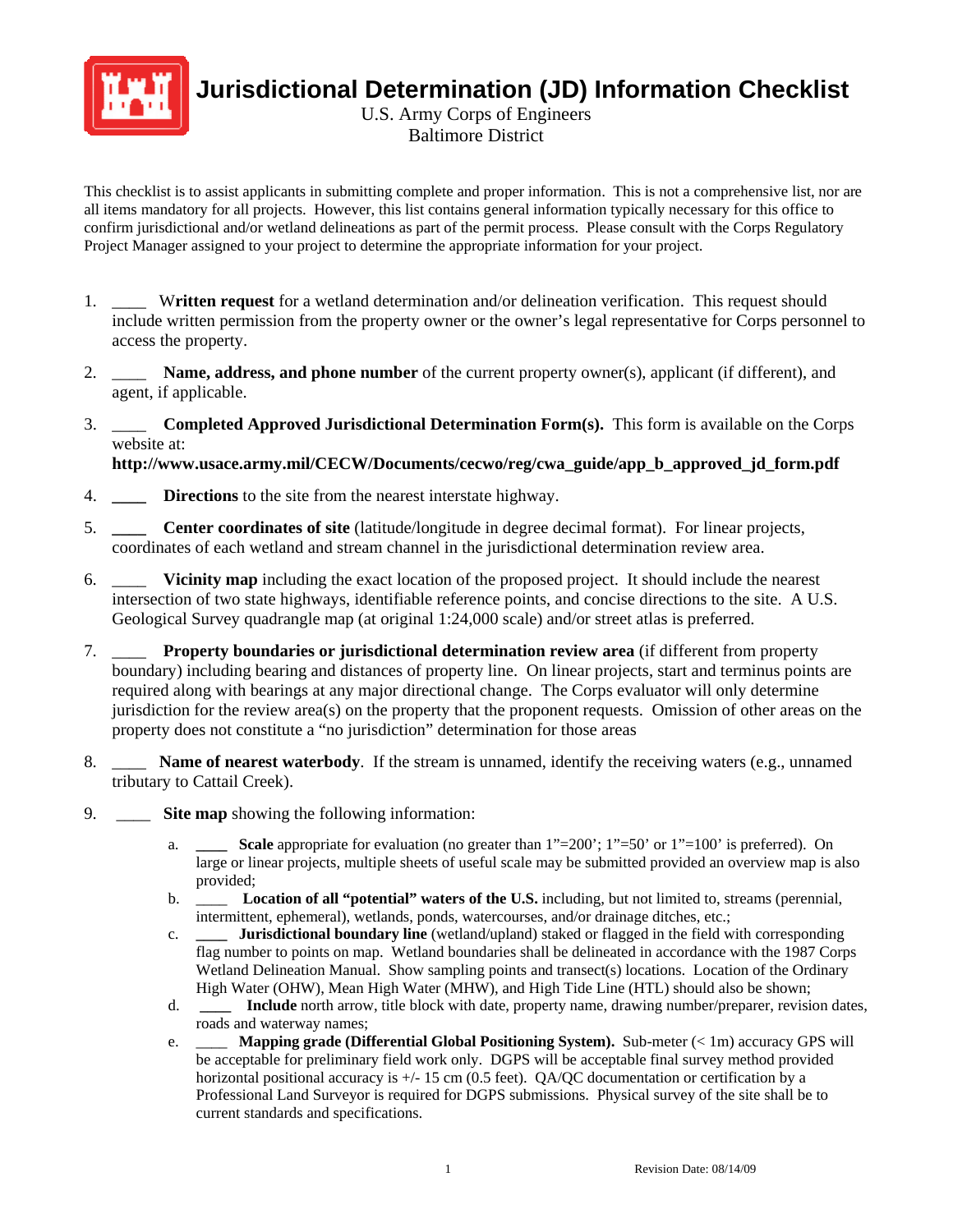

## **Jurisdictional Determination (JD) Information Checklist**

U.S. Army Corps of Engineers Baltimore District

- 10. \_\_\_\_ **Wetland Determination Data Forms for both upland and wetland points** (wetland points for each unique community type) along the delineated boundary. Data forms should be complete and legible. Specify the location of the data collected, the methodology used, and the rationale for the choice of methodology (i.e., routine, comprehensive, atypical, etc.). Blank wetland determination data forms are provided at [<http://www.nab.usace.army.mil/Regulatory/JD/DataForm.pdf](http://www.nab.usace.army.mil/Regulatory/JD/DataForm.pdf)>
- 11. **\_\_\_\_ Reference information** from as many of the following sources as are available (NOTE: all information should have source, data, and a scale)**:**
	- a. Aerial photographs (from multiple years where available) on sites greater than 5 acres;
	- b. \_\_\_\_ National Wetland Inventory (NWI) and/or State Wetland maps;
	- c. \_\_\_\_ Soil surveys from the most recent soil survey effort (data available from SSURGO or other source) including series descriptions. ;
	- d. **EEMA 100-year floodplain boundary, and/or local FEMA approved Flood Plain studies;**
	- e. USGS Quadrangle map;
	- f. \_\_\_\_ Infrared aerial photography if available;

12. \_\_\_\_ **Size of waters of the U.S.** (acreage of each wetland; linear feet and width of each stream) in the jurisdictional determination review area.

13. \_\_\_\_ **Identify site safety** issues by checking with the Environmental Protection Agency (EPA), State (DEP in Pennsylvania or MDE in Maryland), or other local environmental protection information sources. Ensure site is free of contaminants that are considered hazardous and note any potential "Risk" areas on the site map.

> *Nationwide EPA Overview: http://www.epa.gov/reg3hwmd/ In MD: [KWWSZZZPGHVWDWHPGXV3URJUDPV/DQG3DJHV3URJUDPVODQG3URJUDPVLQGH\[DVS\[](http://www.mde.state.md.us/Programs/Land/Pages/Programs/landPrograms/index.aspx) In PA: http://www.depweb.state.pa.us/landrecwaste/cwp/view.asp*

14.\_\_\_\_ **Site Access Permission verification**. On large or linear projects that cross multiple property boundaries, contact the individual property owners within 48 hours of the site visit to confirm permission for site access by all parties. Signed site access permission forms (or other USACE accepted notification forms) should be brought to the site visit along with a tracking log containing the most recent efforts to contact and verify site permissions with individual property owners. USACE employees are not allowed to access a site for jurisdiction verification unless **explicit** permission is granted by the property owner or his designee.

15.\_\_\_\_**Optional items** can be supplied that will assist in the Jurisdictional Determination review and subsequent permit evaluations:

- a. \_\_\_\_ Note the general **climatological condition** of the site at the time of evaluation;
- b. \_\_\_\_ Onsite, ground level **photographs** from representative locations with photo index map identifying photograph location and direction;
- c. \_\_\_\_ **Cowardin Classification** of wetland areas.
- d. **\_\_\_\_ Current and historic land uses** (i.e., agricultural, industrial, residential, cropland, lawn, forested, etc.);
- e. **\_\_\_\_ Total acreage of wetlands** to be affected by the project (if known);
- f. **\_\_\_\_ Rate of average annual flow** in CFS for streams;
- g. \_\_\_\_ **General geologic and topographic conditions;**